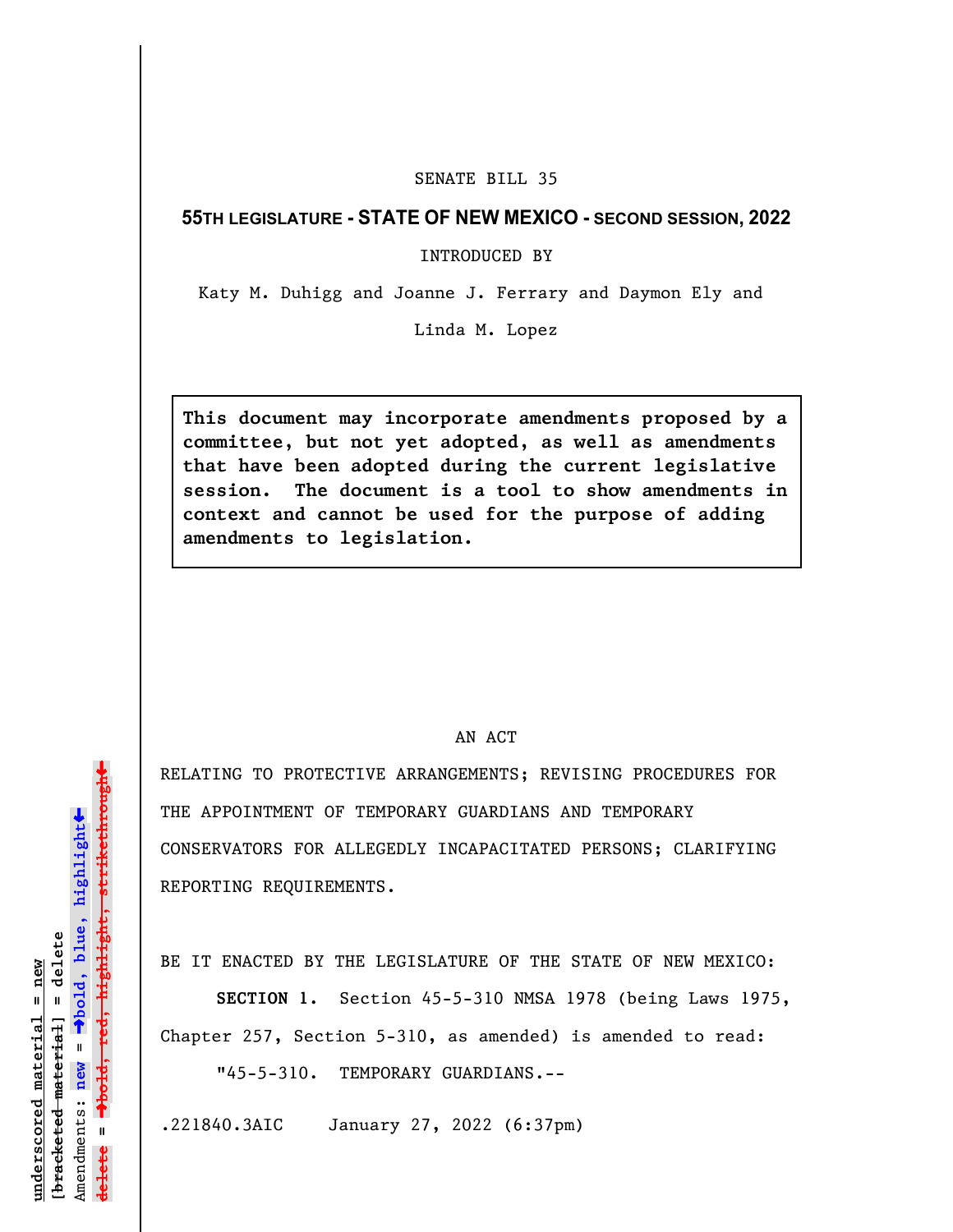A. When a petition for guardianship has been filed, but adherence to the procedures set out in [this section] Section 45-5-303 NMSA 1978 would cause serious, immediate and irreparable harm to the alleged incapacitated person's [physical] health, safety or welfare, the court may appoint a temporary guardian prior to the final hearing and decision on the petition, subject to the requirements of this section.

B. Upon separate motion  $[ $\theta$  +  $\theta$ ] by the *petitioner*, the$ court shall schedule and hold a hearing on the appointment of a temporary guardian [for the earliest possible date] no later than ten business days from the date the motion is filed and appoint [counsel] a guardian ad litem for the alleged incapacitated person. [and give notice as provided] **SHPAC**º**The guardian ad litem shall file a report no later than two days prior to the hearing. The report shall include those items found in Paragraphs (1) through (3) and Paragraph (7) of** Subsection A of Section 45-5-303.1 NMSA 1978.←SHPAC Notice of the hearing shall be as set out in Section 45-5-309 NMSA 1978.

 C. Upon a finding that serious, immediate and irreparable harm to the alleged incapacitated person's health, safety or welfare would result during the pendency of petition, the court shall appoint a temporary guardian and shall specify the temporary guardian's powers in order to prevent serious, immediate and irreparable harm to the alleged incapacitated person. The duration of the temporary guardianship shall not .221840.3AIC January 27, 2022 (6:37pm)

**underscored material = new [bracketed material] = delete**

 $b$ racketed material] = delete inderscored material = new

Amendments: **new** =

Amendments: new =

**delete =**

º**bold, blue, highlight**

º**bold, red, highlight, strikethrough**

 $\ddot{\bullet}$ 

 $\ddag$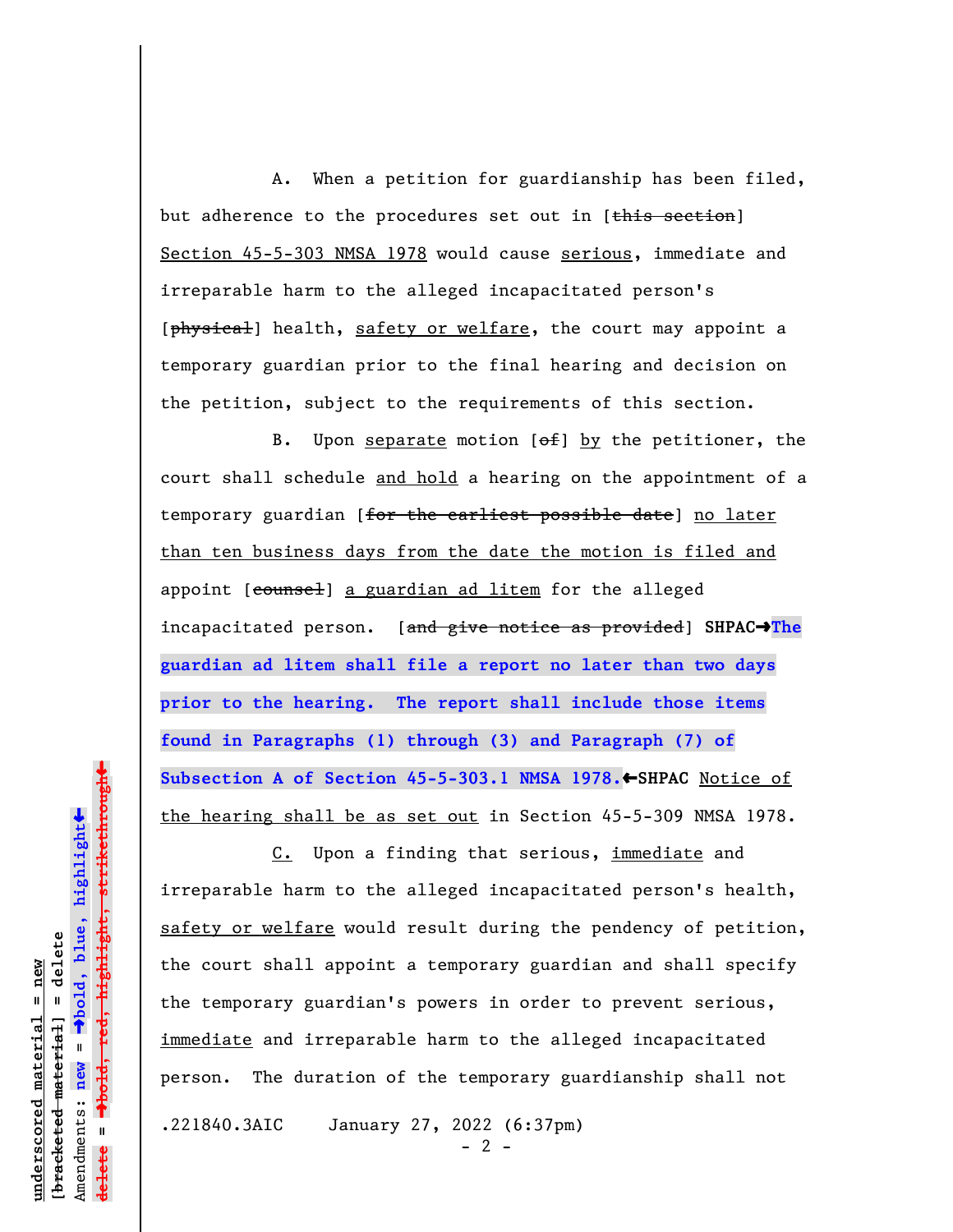exceed [sixty] thirty days [except that upon order of the court, the temporary guardianship may be extended for not more than thirty days]. However, if after a hearing in which there is a showing of good cause, the court may extend the temporary guardianship for no more than an additional sixty days.

 $[G<sub>z</sub>]$  D. A temporary guardian may be appointed without notice to the alleged incapacitated person and [his] to the alleged incapacitated person's attorney only if it clearly appears from specific facts shown by affidavit or sworn testimony that serious, immediate and irreparable harm will result to the alleged incapacitated [person] person's health, safety or welfare before a ten-day hearing on the appointment of a temporary guardian can be held. [The alleged incapacitated person shall be notified within twenty-four hours of the appointment of a temporary guardian by the petitioner as provided in Subsection C of Section 45-5-309 NMSA 1978. On two days' notice to the party who obtained the appointment of a temporary guardian without notice, or on such shorter notice to that party as the court may prescribe] If a temporary guardian is appointed without notice to the alleged incapacitated person and the alleged incapacitated person's attorney, the court shall schedule and hold a hearing no later than ten business days from the date the temporary guardian is appointed to determine whether the temporary guardianship should continue and, if so, to address the continued authority of the temporary

.221840.3AIC January 27, 2022 (6:37pm)

- 3 -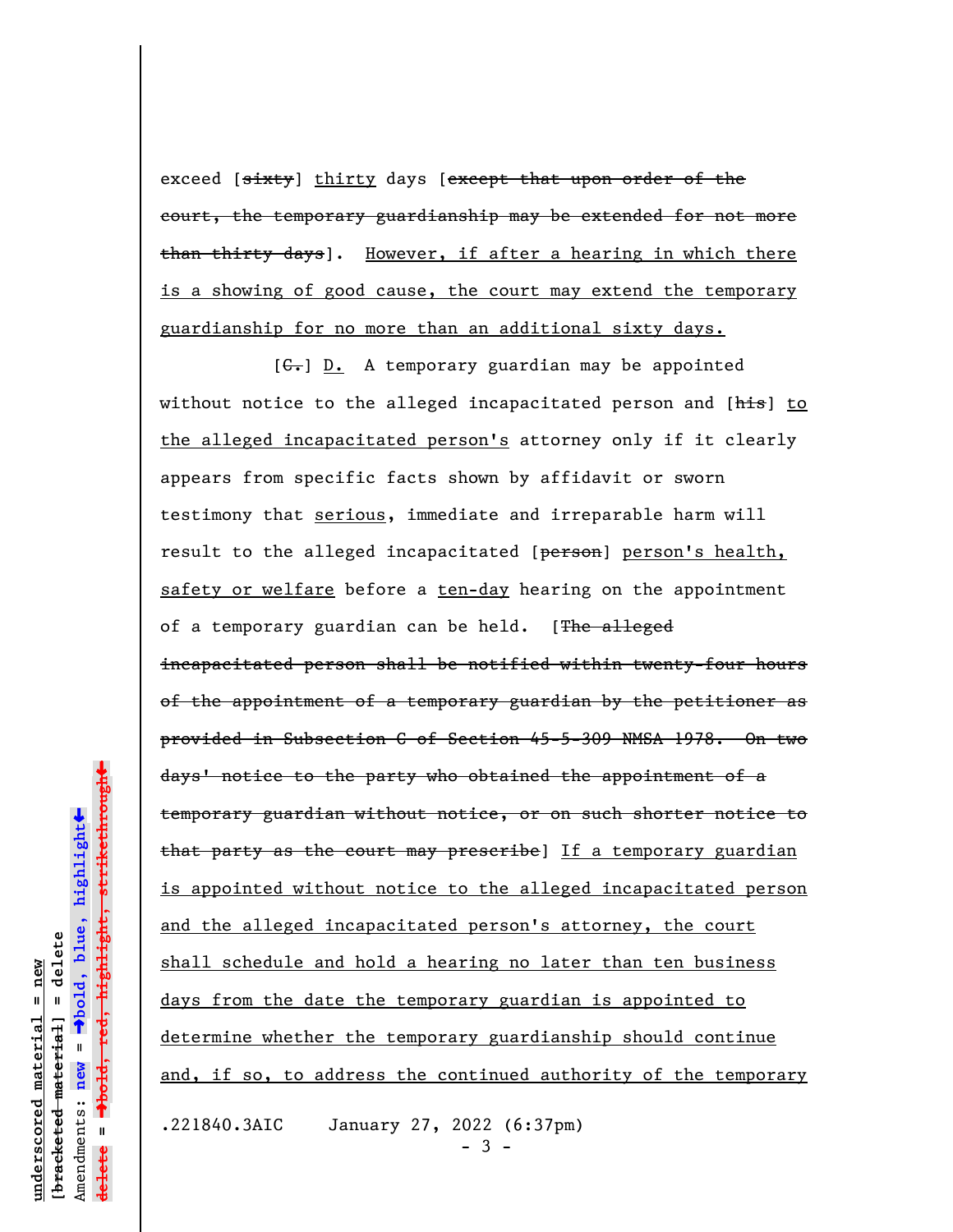guardian. The petitioner shall have the alleged incapacitated person and the alleged incapacitated person's attorney served personally within twenty-four hours of the appointment of a temporary guardian as provided in Subsection B of Section 45-5-309 NMSA 1978. The alleged incapacitated person, [or his] the alleged incapacitated person's counsel or any interested person may appear and move dissolution or modification of the court's order, and, in that event, the court shall proceed to hear and determine such motion [as expeditiously as the ends of justice require] at the initial ten-day hearing or no later than ten business days from the date the motion is made, whichever comes first.

 $[D<sub>1</sub>] E.$  A temporary guardian is entitled to the care and custody of the alleged incapacitated person, [and the authority of any permanent guardian previously appointed by the court is suspended as to those specific matters granted to the temporary guardian by the court] but a temporary guardian may not sell or dispose of any property belonging to the alleged incapacitated person **SHPAC**º**, or make a change to the housing or** other placement of the alleged incapacitated person, +SHPAC without specific authorization from the court. A temporary guardian may be removed by the court at any time. A temporary guardian shall [make any report the court requires] file an initial written report with the court within fifteen days of appointment by completing the guardian's report, as approved by .221840.3AIC January 27, 2022 (6:37pm)

 $\overline{4}$ 

º**bold, red, highlight, strikethrough** º**bold, blue, highlight**  $b$ racketed material] = delete **[bracketed material] = delete** Amendments: new = Amendments: **new** =  $\mathbf{u}$ **delete =** lelete

 $\ddot{\bullet}$ 

 $\ddag$ 

**underscored material = new**

inderscored material = new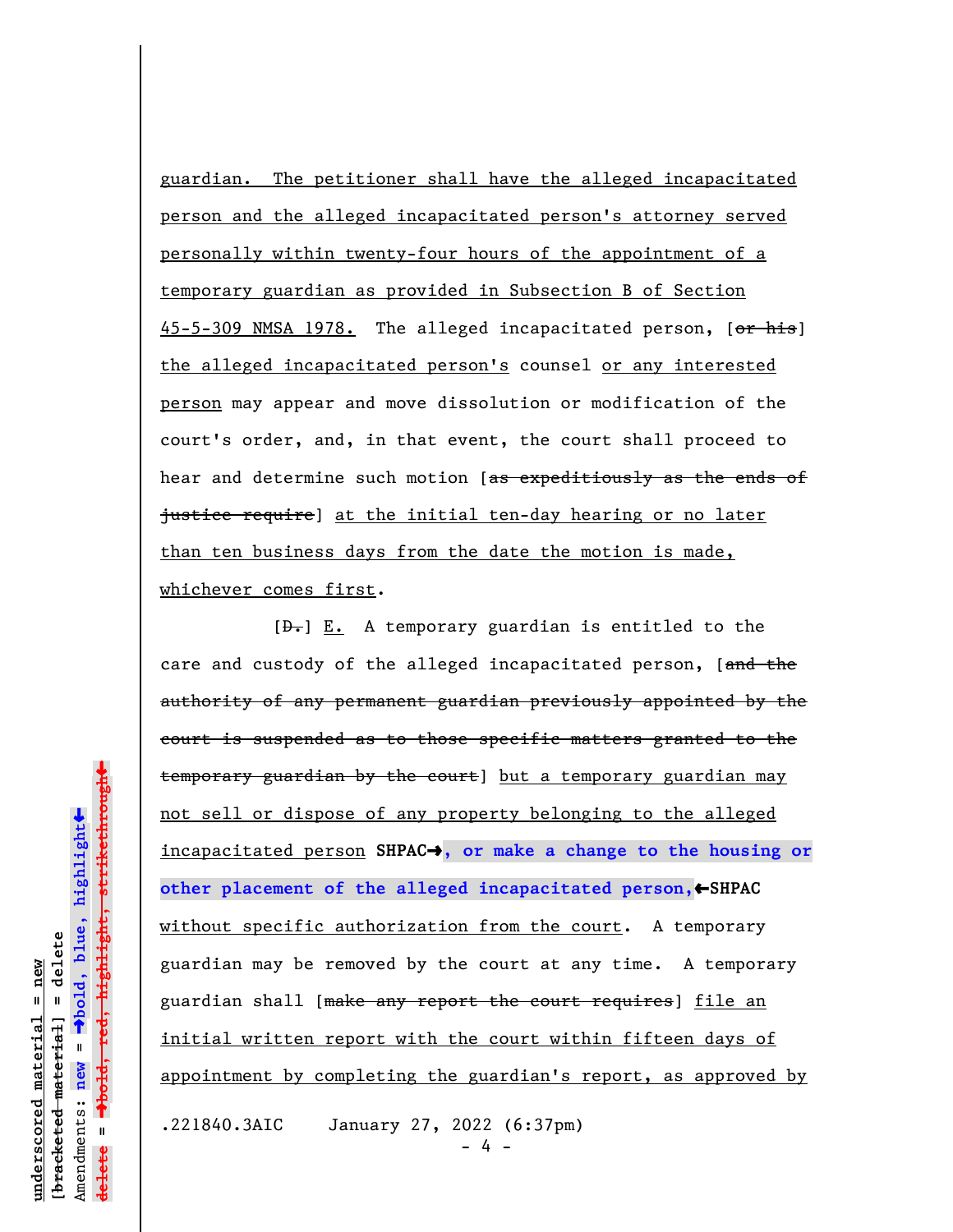the supreme court. A temporary guardian shall file a final written report with the court by completing the guardian's report, as approved by the supreme court, within fifteen days of the termination of the temporary guardianship or as otherwise ordered by the court. In all other respects, the provisions of the Uniform Probate Code concerning guardians apply to temporary guardians.

 $[E-] F.$  Appointment of a temporary guardian shall have the temporary effect of limiting the legal rights of the [individual] alleged incapacitated person as specified in the court order. Appointment of a temporary guardian shall not be evidence of incapacity."

**SECTION 2.** Section 45-5-408 NMSA 1978 (being Laws 1989, Chapter 252, Section 21, as amended) is amended to read:

"45-5-408. TEMPORARY CONSERVATORS.--

A. When a petition for [appointment of a conservator] conservatorship has been filed, but adherence to the procedures set out in [this section] Section 45-5-407 NMSA 1978 would cause serious, immediate and irreparable harm to the alleged incapacitated person's **SHPAC**º**or minor's**»**SHPAC** estate or financial interests, or both, [of the person to be protected] the court may appoint a temporary conservator prior to the final hearing and decision on the petition, subject to the requirements of this section.

B. Upon separate motion  $[ $\theta$  +  $\theta$ ] by the *petitioner*, the$ .221840.3AIC January 27, 2022 (6:37pm)  $- 5 -$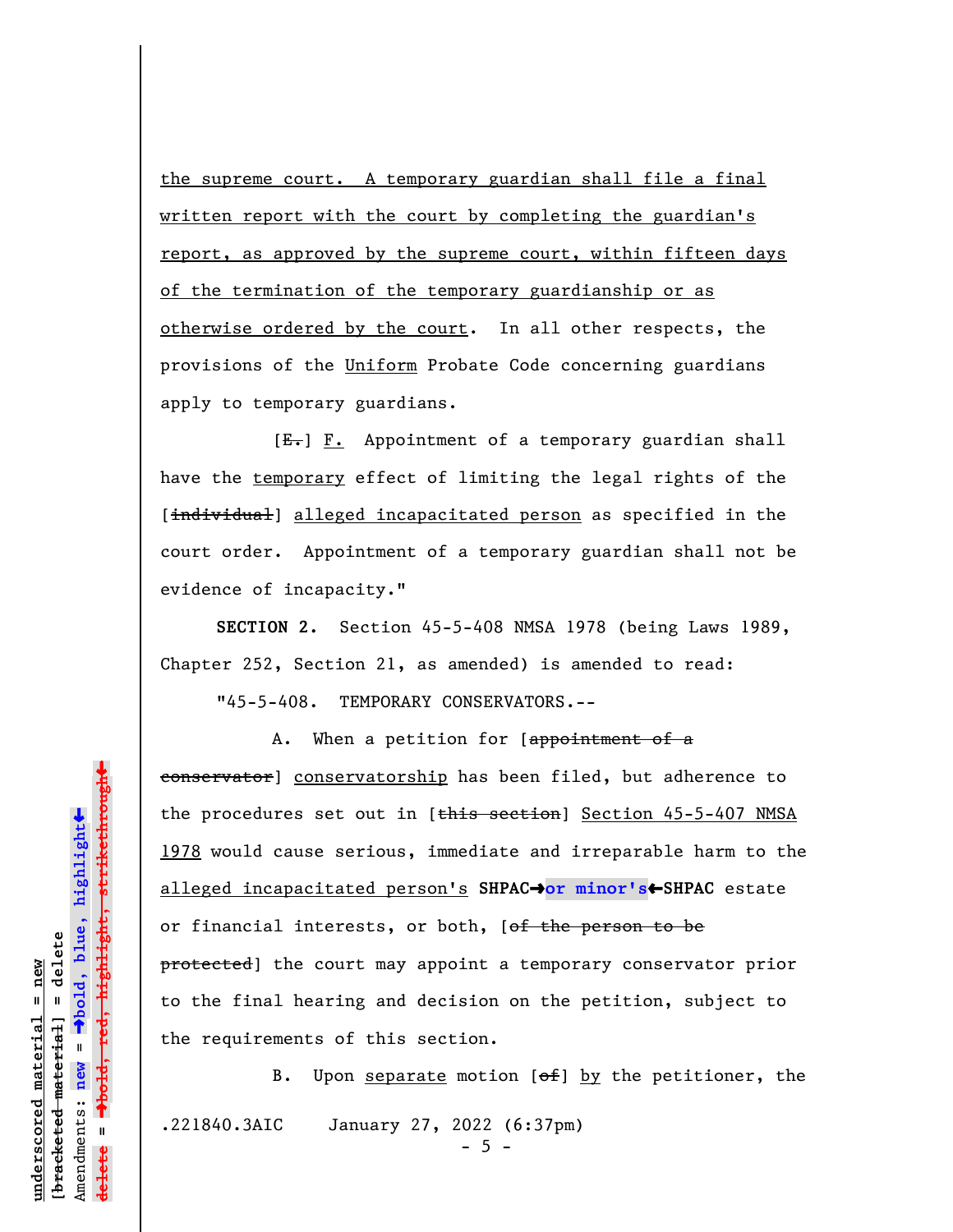court shall schedule and hold a hearing on the appointment of a temporary conservator [for the earliest possible date, appoint counsel for the person to be protected and give notice as provided in Section 45-5-405 NMSA 1978] no later than ten business days from the date the motion is filed and appoint a guardian ad litem for the alleged incapacitated person. **SHPAC**º**The guardian ad litem shall file a report no later than two days prior to the hearing. The report shall include those items found in Paragraphs (1), (2) and (6) of Subsection A of** Section 45-5-404.1 NMSA 1978.←SHPAC Notice of the hearing shall be provided as set out in Section 45-5-405 NMSA 1978.

C. Upon a finding that serious, immediate and irreparable harm to the alleged incapacitated person's estate and financial interests [of the person to be protected] would result during the pendency of petition, the court shall appoint a temporary conservator and shall specify the temporary conservator's powers in order to prevent serious, immediate and irreparable harm to the alleged incapacitated person's property [of the person to be protected]. The duration of the temporary conservatorship shall not exceed [sixty days, except that upon order of the court, the temporary conservatorship may be extended for no more than] thirty days. However, if after a hearing in which there is a showing of good cause, the court may extend the temporary conservatorship for no more than an additional sixty days.

.221840.3AIC January 27, 2022 (6:37pm) - 6 -

 $\ddag$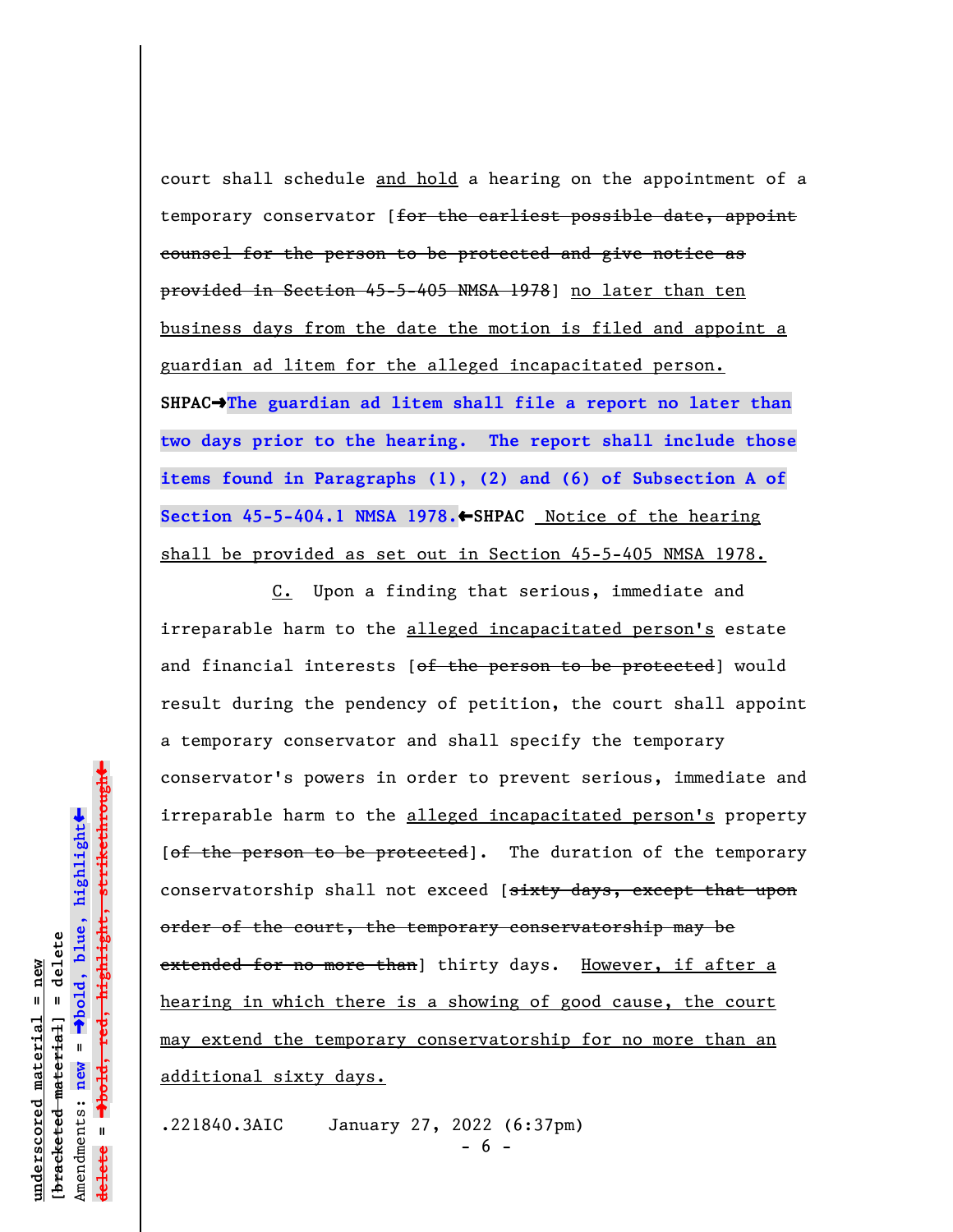[ $C$ .] D. A temporary conservator may be appointed without notice to the alleged incapacitated person  $[t\rightarrow be$ protected] and to the alleged incapacitated person's attorney only if it clearly appears from specific facts shown by affidavit or sworn testimony that serious, immediate and irreparable harm will result to the alleged incapacitated person's estate or financial interests [of the person to be protected] before a ten-day hearing on the appointment of a temporary conservator can be held. [The person to be protected shall be notified in a writing by the petitioner within twentyfour hours of the appointment of a temporary conservator in substantial accordance with the provisions of Subsection B of Section 45-5-405 NMSA 1978. On two days' notice to the party who obtained the appointment of a temporary conservator without notice or on such shorter notice to that party as the court may prescribe, the person to be protected may appear and move for dissolution or modification of the court's order, and, in that event, the court shall proceed to hear and determine such motion as expeditiously as the ends of justice require.] If a temporary conservator is appointed without notice to the alleged incapacitated person and the alleged incapacitated person's attorney, the court shall schedule and hold a hearing no later than ten business days from the date the temporary conservator is appointed to determine whether the temporary conservatorship should continue and, if so, to address the

.221840.3AIC January 27, 2022 (6:37pm)

- 7 -

Dold, red, highlight, strikethrough º**bold, red, highlight, strikethrough**  $\ddot{\bullet}$ º**bold, blue, highlight**  $b$ racketed material] = delete **[bracketed material] = delete**  $anderscored material = new$ **underscored material = new** Amendments: **new** =  $\mathbf{I}$ Amendments: new **delete =** lelete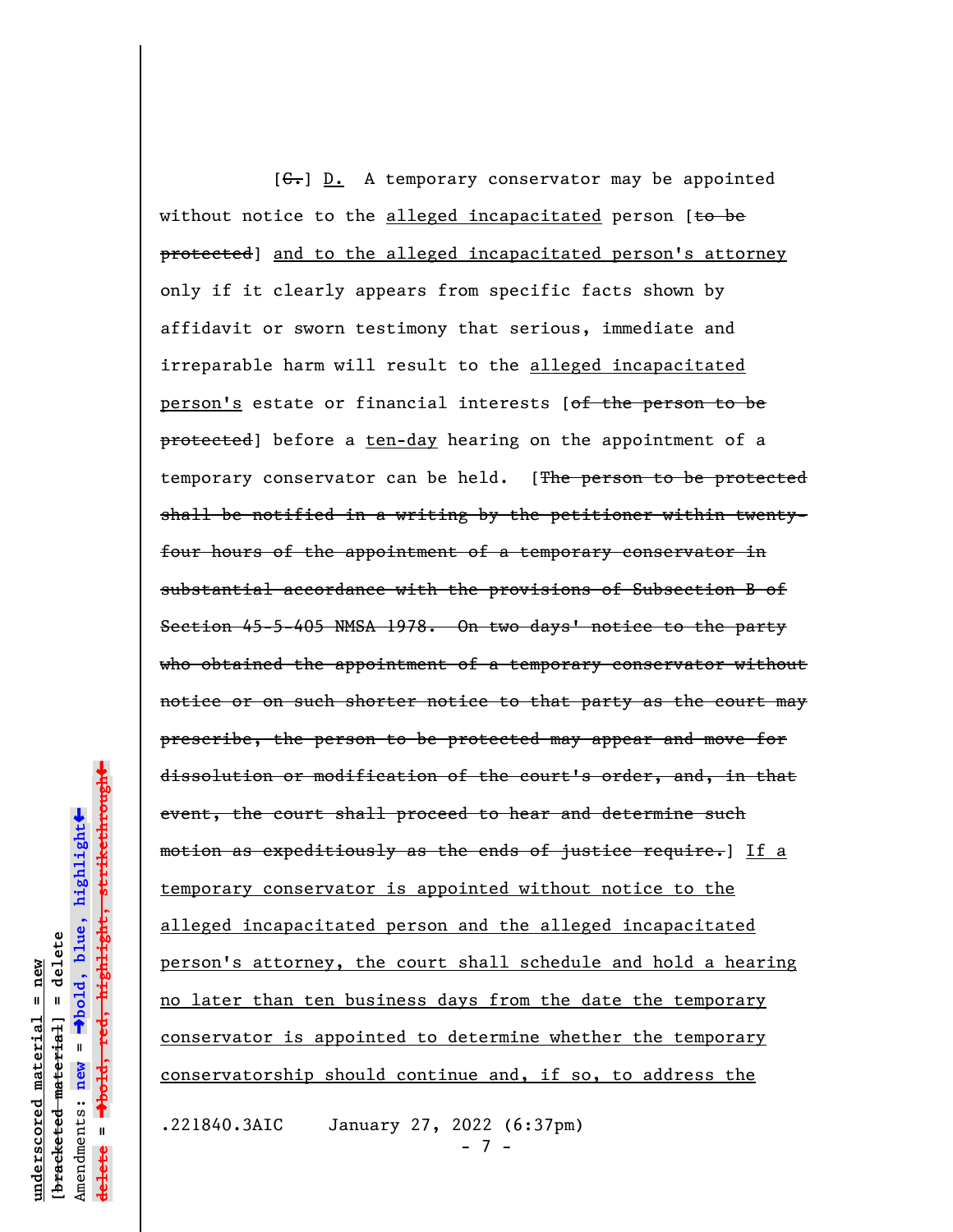continued authority of the temporary conservator. The petitioner shall have the alleged incapacitated person and the alleged incapacitated person's attorney served personally within twenty-four hours of the appointment of a temporary conservator as provided in Subsection B of Section 45-5-405 NMSA 1978. The alleged incapacitated person, the alleged incapacitated person's counsel or any interested person may appear and move dissolution or modification of the court's order, and, in that event, the court shall proceed to hear and determine such motion at the initial ten-day hearing or no later than ten business days from the date the motion is made, whichever comes first.

E. A temporary conservator is entitled to the care and custody of the alleged incapacitated person's estate and financial interests, but a temporary conservator may not sell or dispose of any property belonging to the alleged incapacitated person **SHPAC**º**, or make a change to the housing or** other placement of the alleged incapacitated person, +SHPAC without specific authorization from the court. A temporary conservator may be removed by the court at any time. A temporary conservator shall file an initial written report with the court within fifteen days of appointment by completing the conservator's inventory, as approved by the supreme court. A temporary conservator shall file a final written report with the court by completing the conservator's report, as approved .221840.3AIC January 27, 2022 (6:37pm)

- 8 -

 $\ddag$ º**bold, red, highlight, strikethrough**  $\ddot{\bullet}$ º**bold, blue, highlight**  $b$ racketed material] = delete **[bracketed material] = delete** inderscored material = new **underscored material = new** Amendments: new = Amendments: **new** =  $\mathbf{u}$ **delete =** lelete